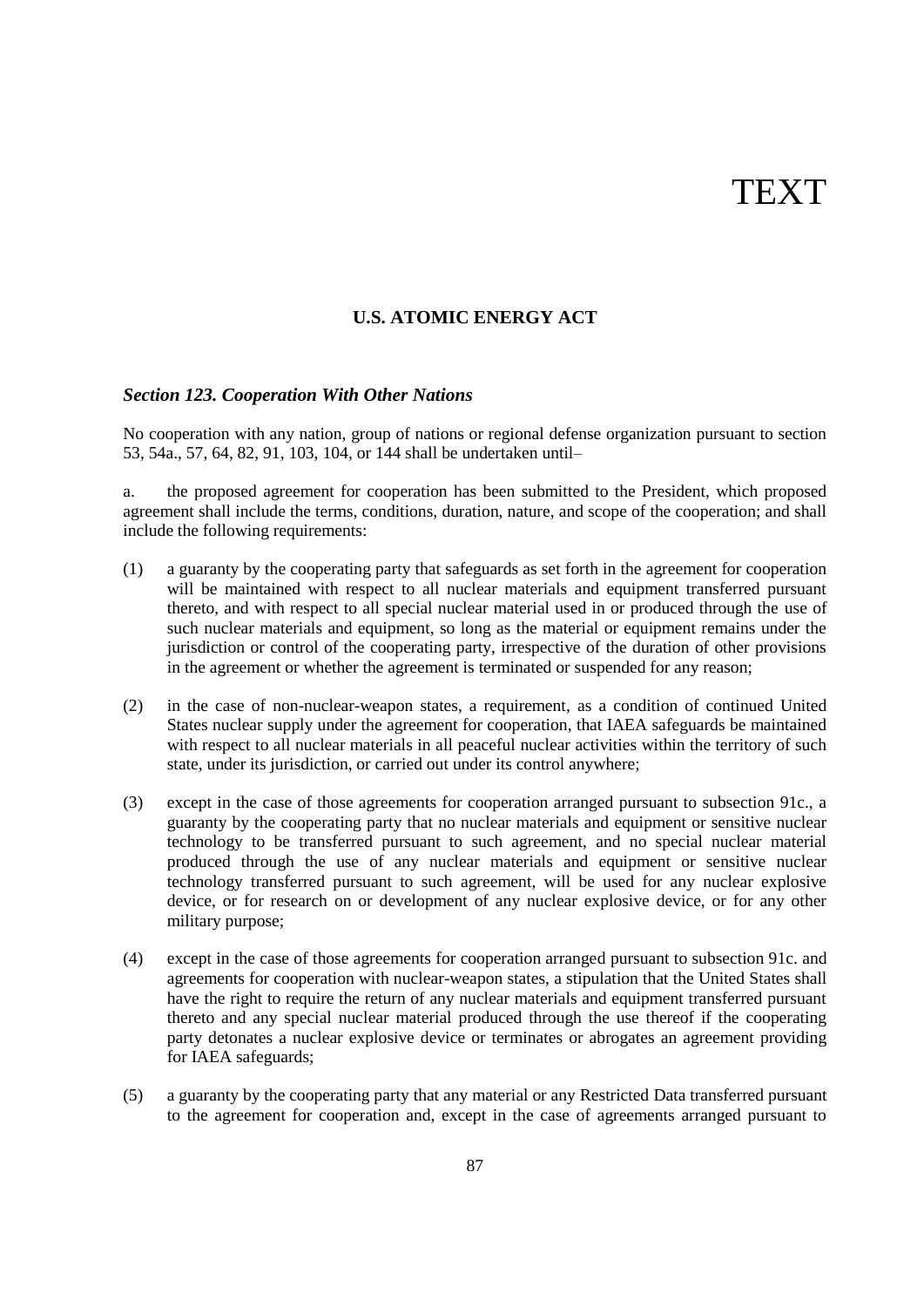subsection 91c., 144b., 144c., or 144d.,<sup>1</sup> any production or utilization facility transferred pursuant to the agreement for cooperation or any special nuclear material produced through the use of any such facility or through the use of any material transferred pursuant to the agreement, will not be transferred to unauthorized persons or beyond the jurisdiction or control of the cooperating party without the consent of the United States;

- (6) a guaranty by the cooperating party that adequate physical security will be maintained with respect to any nuclear material transferred pursuant to such agreement and with respect to any special nuclear material used in or produced through the use of any material, production facility, or utilization facility transferred pursuant to such agreement;
- (7) except in the case of agreements for cooperation arranged pursuant to subsection 91c., 144b., 144c., or 144d.,<sup>2</sup> a guaranty by the cooperating party that no material transferred pursuant to the agreement for cooperation and no material used in or produced through the use of any material, production facility, or utilization facility transferred pursuant to the agreement for cooperation will be reprocessed, enriched or (in the case of plutonium, uranium 233, or uranium enriched to greater than twenty percent in the isotope 235, or other nuclear materials which have been irradiated) otherwise altered in form or content without the prior approval of the United States;
- (8) except in the case of agreements for cooperation arranged pursuant to subsection 91c., 144b., 144c., or 144d.,<sup>3</sup> a guaranty by the cooperating party that no plutonium, no uranium 233, and no uranium enriched to greater than twenty percent in the isotope 235, transferred pursuant to the agreement for cooperation, or recovered from any source or special nuclear material so transferred or from any source or special nuclear material used in any production facility or utilization facility transferred pursuant to the agreement for cooperation, will be stored in any facility that has not been approved in advance by the United States; and
- (9) except in the case of agreements for cooperation arranged pursuant to subsection 91c., 144b., 144c., or 144d.,<sup>4</sup> a guaranty by the cooperating party that any special nuclear material, production facility, or utilization facility produced or constructed under the jurisdiction of the cooperating party by or through the use of any sensitive nuclear technology transferred pursuant to such agreement for cooperation will be subject to all the requirements specified in this subsection.

The President may exempt a proposed agreement for cooperation (except an agreement arranged pursuant to subsection 91c.,  $144b$ .,  $144c$ ., or  $144d$ .<sup>5</sup>) from any of the requirements of the foregoing sentence if he determines that inclusion of any such requirement would be seriously prejudicial to the achievement of United States non-proliferation objectives or otherwise jeopardize the common defense and security. Except in the case of those agreements for cooperation arranged pursuant to subsection 91c., 144b., 144c., or 144d.<sup>6</sup> any proposed agreement for cooperation shall be negotiated by the Secretary of State, with the technical assistance and concurrence of the Secretary of Energy and<sup>7</sup> after consultation with the Commission shall be submitted to the President jointly by the Secretary of

 $\overline{a}$ 

<sup>1.</sup> As amended by Public Law 103-337 (108 Stat. 2663), 5 October, 1994.

<sup>2.</sup> As amended by Public Law 103-337 (108 Stat. 2663), 5 October, 1994.

<sup>3.</sup> As amended by Public Law 103-337 (108 Stat. 2663), 5 October 1994.

<sup>4.</sup> As amended by Public Law 103-337 (108 Stat. 2663), 5 October 1994.

<sup>5.</sup> As amended by Public Law 103-337 (108 Stat. 3092), 5 October 1994.

<sup>6.</sup> As amended by Public Law 103-337 (108 Stat. 3092), 5 October 1994.

<sup>7.</sup> Public law 105-277 (112 Stat. 2681-774), 21 October 1998 struck "and in consultation with the Director of the Arms Control and Disarmament Agency ('the Director')".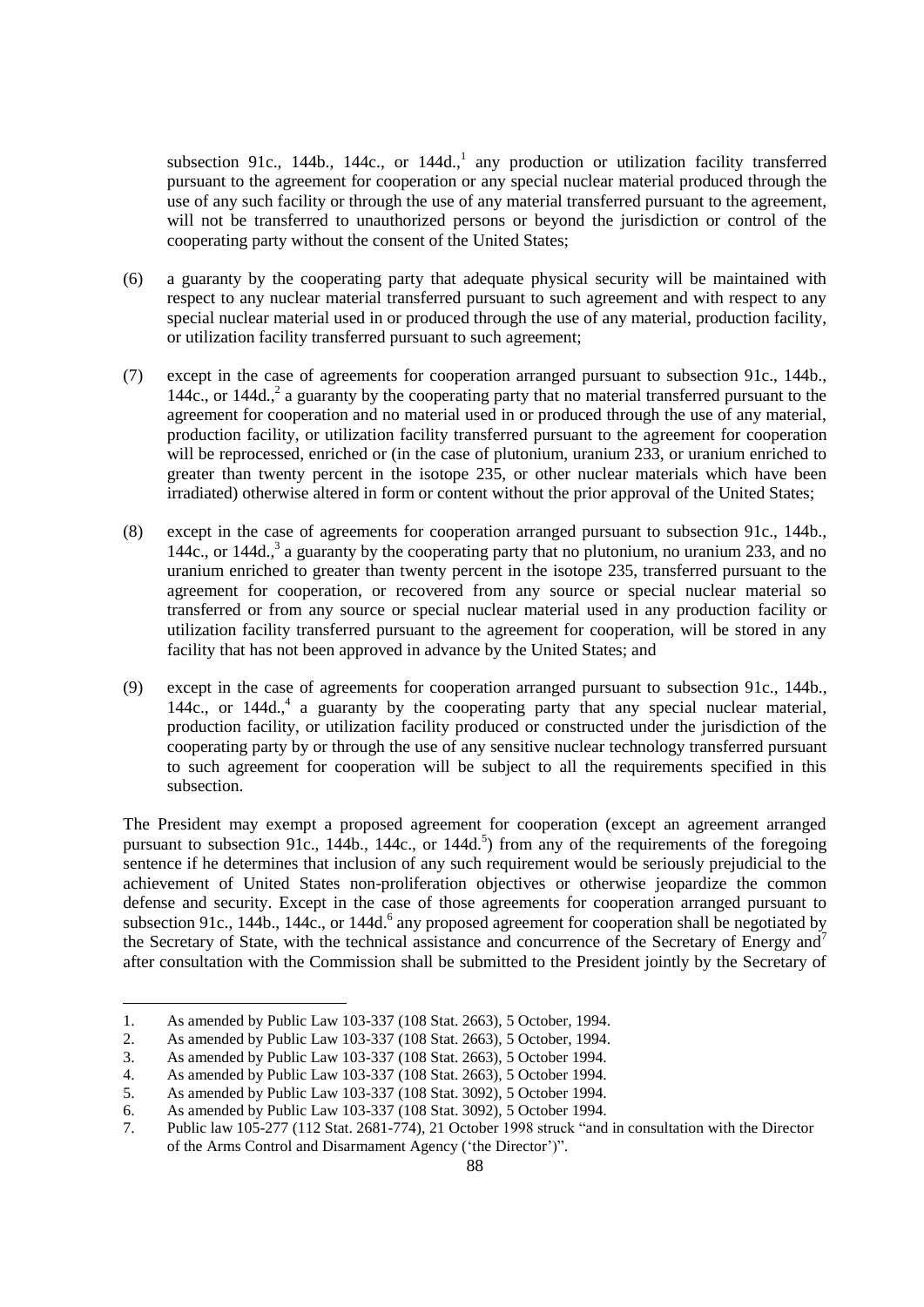State and the Secretary of Energy accompanied by the views and recommendations of the Secretary of State, the Secretary of Energy and the Nuclear Regulatory Commission. Each Nuclear Proliferation Assessment Statement prepared pursuant to this Act shall be accompanied by a classified annex, prepared in consultation with the Director of Central Intelligence, summarizing relevant classified information. The Secretary of State shall also provide to the president an unclassified Nuclear Proliferation Assessment Statement (A) which shall analyze the consistency of the text of the proposed agreement for cooperation with all the requirements of this Act, with specific attention to whether the proposed agreement is consistent with each of the criteria set forth in this subsection, and  $(B)^8$ regarding the adequacy of the safeguards and other control mechanisms and the peaceful use assurances contained in the agreement for cooperation to ensure that any assistance furnished thereunder will not be used to further any military or nuclear explosive purpose. In the case of those agreements for cooperation arranged pursuant to subsection  $91c$ ,  $144b$ ,  $144c$ , or  $144d$ ,  $9$  any proposed agreement for cooperation shall be submitted to the President by the Secretary of Energy or, in the case of those agreements for cooperation arranged pursuant to subsection 91c., or 144b., which are to be implemented by the Department of Defense, by the Secretary of Defense;

b. the President has submitted text of the proposed agreement for cooperation, except an agreement arranged pursuant to section 91c., 144b.,  $144c$ ., or 144d. of section  $144<sup>10</sup>$  together with the accompanying unclassified Nuclear Proliferation Assessment Statement, to the Committee on Foreign Relations of the Senate and the Committee on Foreign Affairs of the House of Representatives, the President has consulted with such Committees for a period of not less than thirty days of continuous session (as defined in section 130g. of this Act) concerning the consistency of the terms of the proposed agreement with all the requirements of this Act, and<sup>11</sup> the President has approved and authorized the execution of the proposed agreement for cooperation and has made a determination in writing that the performance of the proposed agreement will promote and will not constitute an unreasonable risk to, the common defense and security;

c. the proposed agreement for cooperation (if not an agreement subject to subsection d.), together with the approval and determination of the President, has been submitted to the Committee on Foreign Affairs<sup>12</sup> of the House of Representatives and the Committee on Foreign Relations of the Senate for a period of thirty days of continuous session (as defined in subsection 130g.): *Provided, however,* That these committees, after having received such agreement for cooperation, may by resolution in writing waive the conditions of all or any portion of such thirty-day period; and

d. the proposed agreement for cooperation (if arranged pursuant to subsection 91c., 144b., 144c., or 144d., or if entailing implementation of sections 53, 54a., 103, or 104 in relation to a reactor that may be capable of producing more than five thermal megawatts or special nuclear material for use in connection therewith) has been submitted to the Congress, together with the approval and determination of the President, for a period of sixty days of continuous session (as defined in subsection 130g. of this Act) and referred to the Committee on Foreign Affairs of the House of Representatives and the Committee on Foreign Relations of the Senate, and in addition, in the case of a proposed agreement for cooperation arranged pursuant to subsection 91c., 144b., 144c., or 144d., the Committee on Armed Services of the House of Representatives and the Committee on Armed Services of the Senate, but such proposed agreement for cooperation shall not become effective if during such

 $\overline{a}$ 

<sup>8.</sup> As amended by Public Law 99-64, section 301 (a)(1).

<sup>9.</sup> As amended by Public Law 103-337 (108 Stat. 3092), 5 October 1994.

<sup>10.</sup> As amended by Public Law 103-337 (108 Stat. 32092), 5 October 1994.

<sup>11.</sup> As amended by Public Law 99-64, section  $301(a)(2)$ .

<sup>12.</sup> Public Law 103-437 (108 Stat. 4581) (1994), section 15 (f)(5) struck "International Relations" and substituted "Foreign Affairs" throughout section.